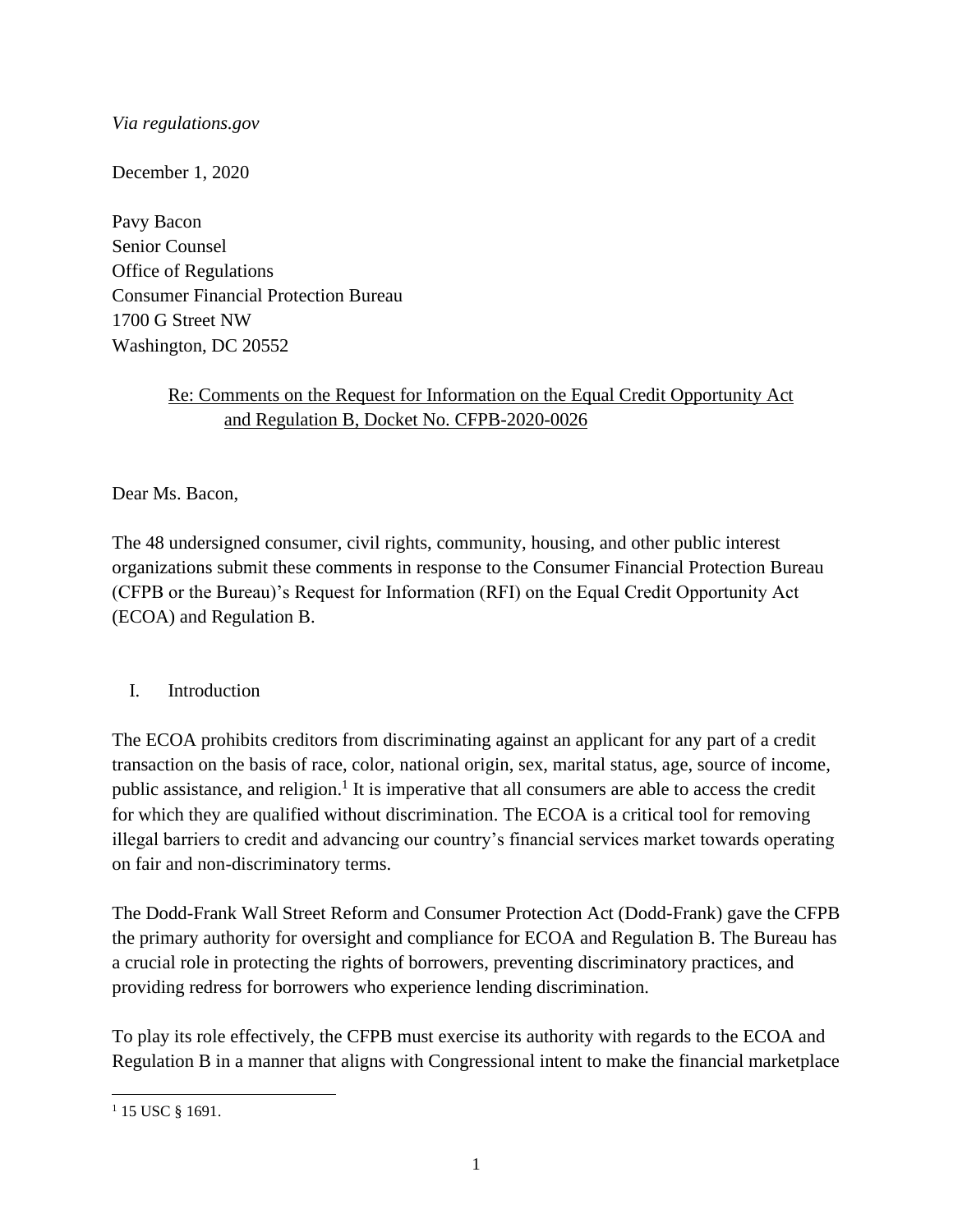fair and free from discrimination. Any actions the CFPB considers must be focused on strengthening protections against discrimination and thoroughly examined to avoid creating any paths to evade oversight in the name of regulatory certainty or innovation. New products, practices and services should be evaluated with greater scrutiny to make sure that they are not creating unintended negative consequences, or worse, perpetuating discriminatory outcomes. While regulatory clarity is important, it cannot be used as a reason to pursue policies that would result in shielding companies from accountability for discriminatory effects. The CFPB should also vigorously pursue enforcement actions for ECOA violations. Robust oversight is necessary to combat the persistent harms of systemic racism and exclusion in the lending market.

#### II. Disparate Impact

As noted in the RFI's introduction, the Bureau has recognized evidence of disparate impact as a method of proving lending discrimination under the ECOA.<sup>2</sup> Disparate impact liability occurs when government or private actors unjustifiably pursue practices that have a disproportionately harmful effect on women, people of color, people with disabilities, families with children, and other groups protected by civil rights statutes. Federal courts have consistently acknowledged that disparate impact claims are cognizable under the ECOA for the past 40 years, and the Supreme Court upheld the cognizability of disparate impact *in Texas Dept. of Housing and Community Affairs v. Inclusive Communities Project, Inc*.

By focusing on the consequences of unfair credit practices, the disparate impact standard provides a crucial mechanism to address hidden discrimination and practices that may be neutral on their face but perpetuate the effects of systemic racism and inequality. Disparate impact liability thus is essential to taking on subtle barriers that unnecessarily block equal access to credit. Because affordable credit is a key that opens the door to opportunities like homeownership, higher education, and starting a small business, robust disparate impact law is imperative.

Existing regulatory standards, guidance, and case law on application of the disparate impact doctrine have proven workable and effective. The principles-based standards reflected in the Official Interpretations, along with decades of guidance and case law interpreting these standards under the ECOA and related antidiscrimination statutes like the Fair Housing Act (FHA) and Title VII, provide sufficient clarity and flexibility to apply to evolving credit policies and markets. For the past four decades, courts have used the foundational three-part test referenced by the Supreme Court in *Inclusive Communities*, which provides an effective legal framework to examine policies that may seem neutral but unfairly exclude certain groups of people or isolate particular communities in practice.

<sup>2</sup> 85 FR 46601 (Aug 3, 2020).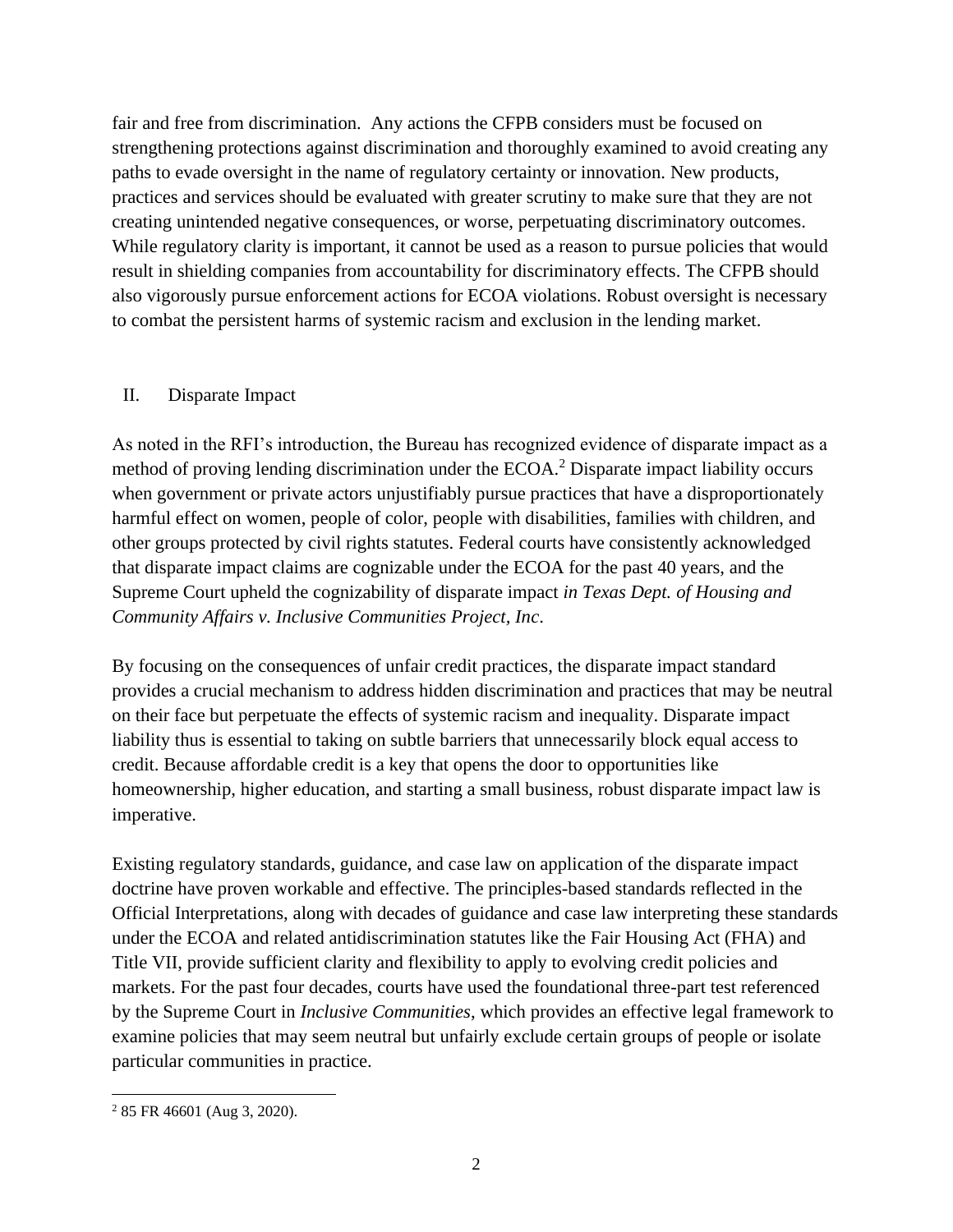The Bureau must be careful not to take any action that could increase the plaintiff's burden or create hurdles in bringing a disparate impact claim. Applicants are usually only privy to their own offer or denial, and rarely know if they have been subjected to a policy with a disproportionately adverse effect on a protected class. If a plaintiff successfully identifies a problematic policy that is causing a disproportionate adverse impact, the three-part test gives the defendant the opportunity to demonstrate that the policy is grounded by a legitimate business purpose. This burden-shifting framework effectively prevents plaintiffs from bringing unsubstantiated claims and prevents defendants from escaping responsibility with hollow reasons for their policies. The CFPB's Official Interpretations set forth the basic obligation to adopt policy alternatives that reduce disparate impact, so long as the alternative satisfies the creditor's legitimate business needs.<sup>3</sup>

Potential disparate impact liability incentivizes creditors to examine whether policies that have a disparate impact on protected classes are actually necessary to achieve their legitimate business interests. If an alternative would meet the creditor's legitimate goals while having a less discriminatory impact on a protected class, disparate impact law requires the creditor to adopt it. The CFPB should incorporate into its own examinations a search for less disparate impact and alternative analyses of credit-related policies, and it should revise its examination procedures to provide examiners with guidance on these analyses. The Bureau should use its regulatory and supervisory tools to ensure that entities' compliance management systems include routinely testing policies and models for disparate impact and actively considering and adopting less discriminatory alternatives where they are available.

For individuals and entities looking for detailed guidance on the standards governing disparate impact claims, the Bureau should encourage entities to look to the Department of Housing and Urban Development (HUD)'s 2013 Rule for additional direction on how disparate impact applies in the credit context. The CFPB could provide confirmation that these standards are consistent with Regulation B and employ the substantive standards found in the HUD 2013 rule in its own supervisory and enforcement activities for ECOA compliance.

Vast discrepancies persist within the lending space, most notably affecting women and borrowers of color. Disparate impact liability under the ECOA is an important tool to address pervasive injustices of segregation, exclusion, and other continuing impacts of systemic racism. It is critical that the CFPB prioritize ECOA concerns as part of its examination process and full enforcement of disparate impact claims.

 $3$  12 C.F.R. § 1002, Supp. I, ¶ 6(a)-2.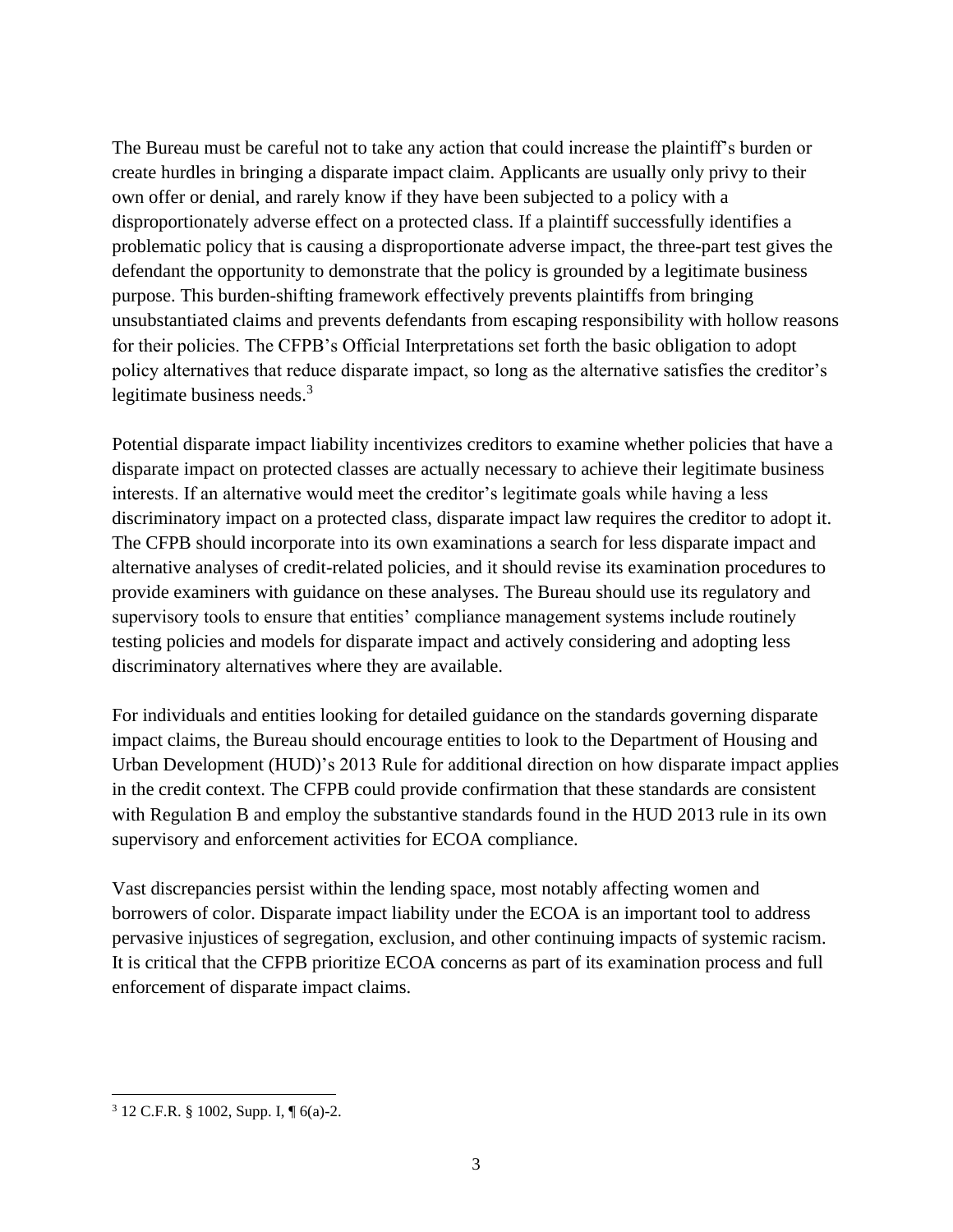#### III. Limited English Proficiency

Greater language accessibility is needed for all credit transactions to allow limited English proficient (LEP) consumers to fully participate in the financial marketplace. Under the ECOA, financial companies have a duty not to discriminate against individuals based on national origin, which is closely tied to LEP status. Facially neutral policies may have an unjustified discriminatory effect when LEP individuals do not have equal opportunity because they cannot understand the terms of their transactions or access services in their language. Expanding access to safe, affordable and sustainable credit for LEP consumers should be a top priority for the CFPB. The Bureau should take several steps to increase fair and transparent language access in the consumer marketplace for LEP individuals and work with supervised institutions to adequately serve LEP consumers and meet their ECOA obligations.

The CFPB has provided helpful guidance in the past regarding effective Compliance Management Systems and ways for financial institutions to mitigate risk by having a thoughtful, data-informed language access plan in its 2016 report about LEP consumers.<sup>4</sup> The Bureau's comments reflected that many companies are serving LEP consumers in effective ways that do not create enforcement risk. The CFPB has also pointed to practices that can expose institutions to risk, including activities that steer LEP borrowers to only certain products through its Supervisory Highlights, which has been useful for all stakeholders.<sup>5</sup> The obligations of a financial institution may vary depending on their size, the footprint of the communities they serve, and the available documents that have been translated by government agencies or other approved sources. The CFPB should continue to provide direction through its supervisory examination process to help entities through the process to expand their in-language services for LEP consumers and encourage them to utilize the translated documents and other resources available through the CFPB and other government agencies.

If the CFPB decides to take other regulatory action regarding the obligations of lenders to provide language access to borrowers beyond the direction it has provided thus far, any such guidance must be public and transparent. The Bureau must not act in this space through ad hoc No Action Letters or regulatory sandboxes based on private requests or information submitted behind closed doors. The risk of unintended consequences is significant. If the Bureau is considering regulatory action, it must do so only after fully vetting the issues in a careful and public process to make sure not to insulate conduct that is unfair, deceptive, abusive, harmful or discriminatory. It is crucial that the CFPB take the requisite time to conduct research, hear from all stakeholders, and consider all feedback and perspectives before moving forward with any proposed action in this area.

[https://files.consumerfinance.gov/f/documents/Supervisory\\_Highlights\\_Issue\\_13\\_\\_Final\\_10.31.16.pdf.](https://files.consumerfinance.gov/f/documents/Supervisory_Highlights_Issue_13__Final_10.31.16.pdf)

<sup>4</sup> Consumer Fin. Prot. Bureau, Spotlight on Serving Limited English Proficient Consumers (Nov. 2017), [https://files.consumerfinance.gov/f/documents/cfpb\\_spotlight-serving-lep-consumers\\_112017.pdf.](https://files.consumerfinance.gov/f/documents/cfpb_spotlight-serving-lep-consumers_112017.pdf) <sup>5</sup> Consumer Fin. Prot. Bureau, Supervisory Highlights (Oct. 2016),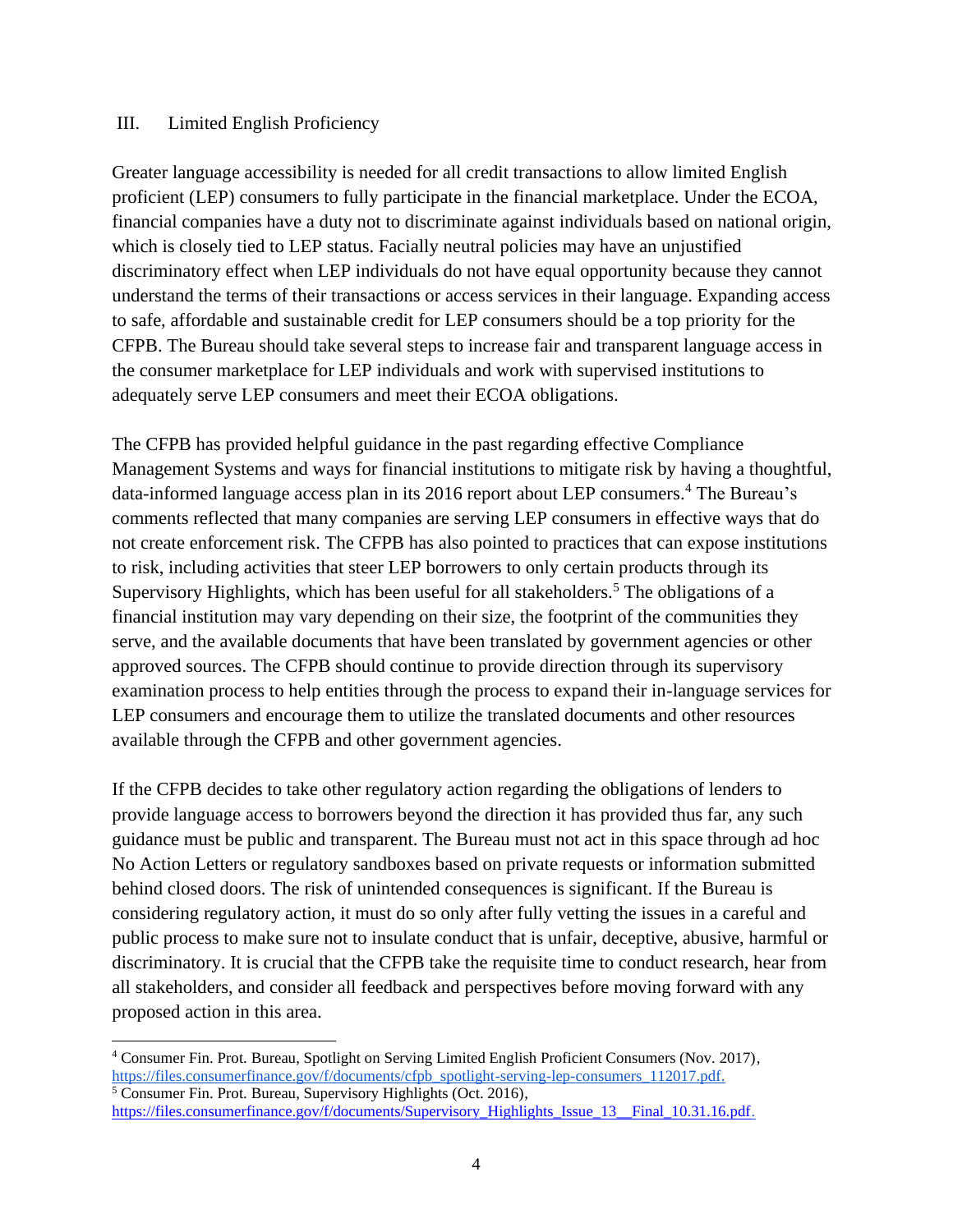Expanding language access is a process that will vary depending on an institution's size and resources. To that end, the CFPB should require the institutions under its supervision to develop a language access plan to expand access over time in a way that makes sense for each company's market and the consumers that they serve. It is in the best interest of companies to ensure that their policies do not have an unintended discriminatory effect on LEP consumers. The Department of Justice has adopted a helpful four-factor process to be used in creating language access plans under Title VI. Because the requirement for lenders and servicers to avoid practices that cause an unjustified disparate impact on consumers based on national origin is comparable under the ECOA to that under Title VI, the Bureau should require lenders and servicers to consider the same four factors. The factors to be considered in crafting a language access plan include: (1) the number or proportion of LEP persons served or encountered in the eligible service population, (2) the frequency of with which LEP persons come into contact with the program (3) the nature and importance of the program, activity, or service provided by the program, and (4) resources available and costs to the recipient.<sup>6</sup> The CFPB should adapt this four factor analysis and require financial institutions to create a language access plan analyzing these factors and update it annually. The four-factor test will illuminate steps lenders need to take in order to comply, and the lender or servicer's written language access plan could serve as strong evidence of compliance with fair lending laws, including the ECOA.

In the course of implementing a comprehensive language access plan, lenders may identify the need for targeted support for consumers of particular national origins in specific markets. Lenders should use information gleaned during these efforts to identify whether special purpose credit programs or affirmative advertising could help address lending gaps to LEP consumers of specific national origins.

#### IV. Special Purpose Credit Programs (SPCPs)

Throughout its history, discriminatory policies in the U.S. created distinct advantages for White families and excluded families of color from those benefits. The inequities built into our society from race-based policies and practices are seen in massive wealth, homeownership, and credit gaps that persist today. SPCPs provide a tailored way to benefit such economically disadvantaged groups, including groups that share a common characteristic such as race, national origin, or gender.<sup>7</sup> Properly designed, SPCPs can play a critical role in promoting equity and inclusion, building wealth, and removing stubborn barriers that have contributed to financial inequities, housing instability, and residential segregation.

<sup>6</sup> Executive Order 13166; DOJ Guidance on LEP Persons.

<sup>7</sup> 12 CFR §1002.8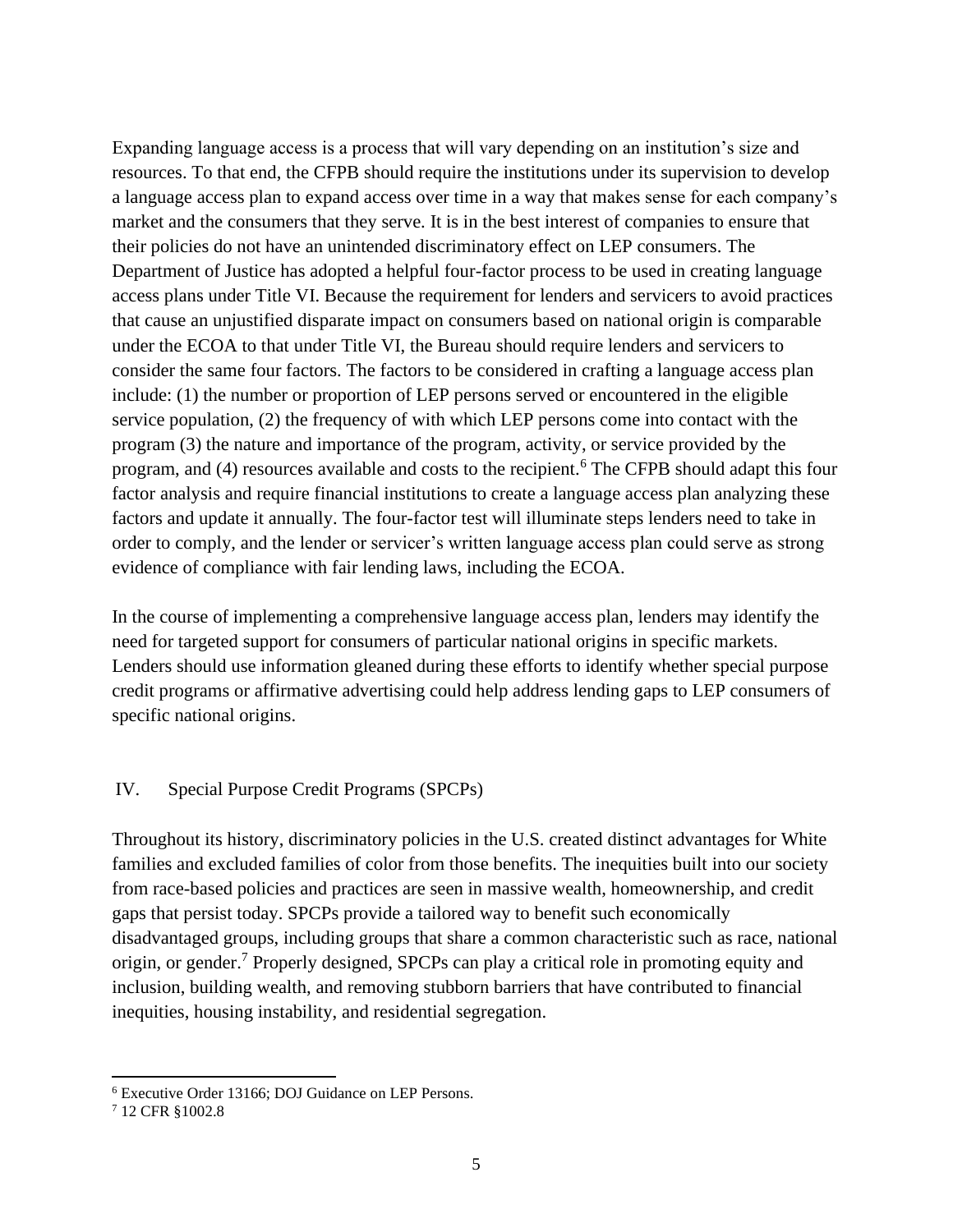The Bureau should take steps to encourage and facilitate the development of more SPCPs. In a 2016 issue of its Supervisory Highlights, the CFPB favorably highlighted examples of existing SPCPs.<sup>8</sup> The CFPB should continue to provide public information about existing SPCPs, including product type and program benefits, eligibility criteria, and populations served. The more information lenders have about existing programs, the easier it will be for them to design their own. Information about existing programs will also illustrate that a wide range of features and benefits can be deployed to ensure that SPCPs will effectively meet the needs of groups and further the purposes of the ECOA. Features of SPCPs should be focused not just on increasing access to credit but on designing products that are affordable and facilitate equity and wealth building, including down payment assistance, waivers of fees and closing costs, and targeted alternative underwriting. The CFPB should consider providing a template or checklist to aid institutions in developing SPCPs.

The CFPB should also coordinate with other government agencies, including the banking regulators, HUD and the Federal Housing Finance Agency, to clarify that SPCPs designed to benefit applicants on the basis of a protected class in compliance with the ECOA and Regulation B also do not violate other federal antidiscrimination statutes. The Federal Financial Institutions Examination Council (FFIEC) Interagency Fair Lending Examination Procedures —issued by the Office of the Comptroller of the Currency, the Federal Deposit Insurance Corporation, Federal Reserve Board, National Credit Union Association, and adopted by the CFPB—highlight SPCPs as favorably designed to meet the needs of underserved markets, particularly with respect to mortgage programs.<sup>9</sup> The procedures provide interpretation and instruction for the agencies' examiners on how to determine lenders' compliance with fair lending laws, including the FHA and ECOA. They instruct examiners on how to consider home mortgage SPCPs, along with other housing loan programs designed to assist underserved consumers. Regulators should work together to empower and facilitate the creation of more SPCPs to address the racial wealth gap and other disparities that persist in the credit market today.

# V. Affirmative Advertising

Affirmative advertising directed to a specific clientele based on their characteristics could be particularly useful for groups that may not normally apply for credit, either due to a lack of knowledge, perceived unwelcomeness, or other barriers. Targeted outreach, including partnerships with community organizations, in-language advertisements for LEP communities, and particular platforms, such as ethnic media and websites, could inform traditionally excluded

[https://files.consumerfinance.gov/f/documents/Supervisory\\_Highlights\\_Issue\\_12.pdf.](https://files.consumerfinance.gov/f/documents/Supervisory_Highlights_Issue_12.pdf)

<sup>8</sup> Consumer Fin. Prot. Bureau, Supervisory Highlights (Summer 2016),

<sup>&</sup>lt;sup>9</sup> FFIEC In[t](https://www.ffiec.gov/PDF/fairlend.pdf)eragency Fair Lending Examination Procedures at 7 (Aug. 2009), available at [https://www.ffiec.gov/PDF/fairlend.pdf.](https://www.ffiec.gov/PDF/fairlend.pdf) *See also* CFPB, Fair Lending Report, 84 FR 32420, 32426 (July 8, 2019) (explaining that CFPB has adopted Interagency Fair Lending Examination Procedures).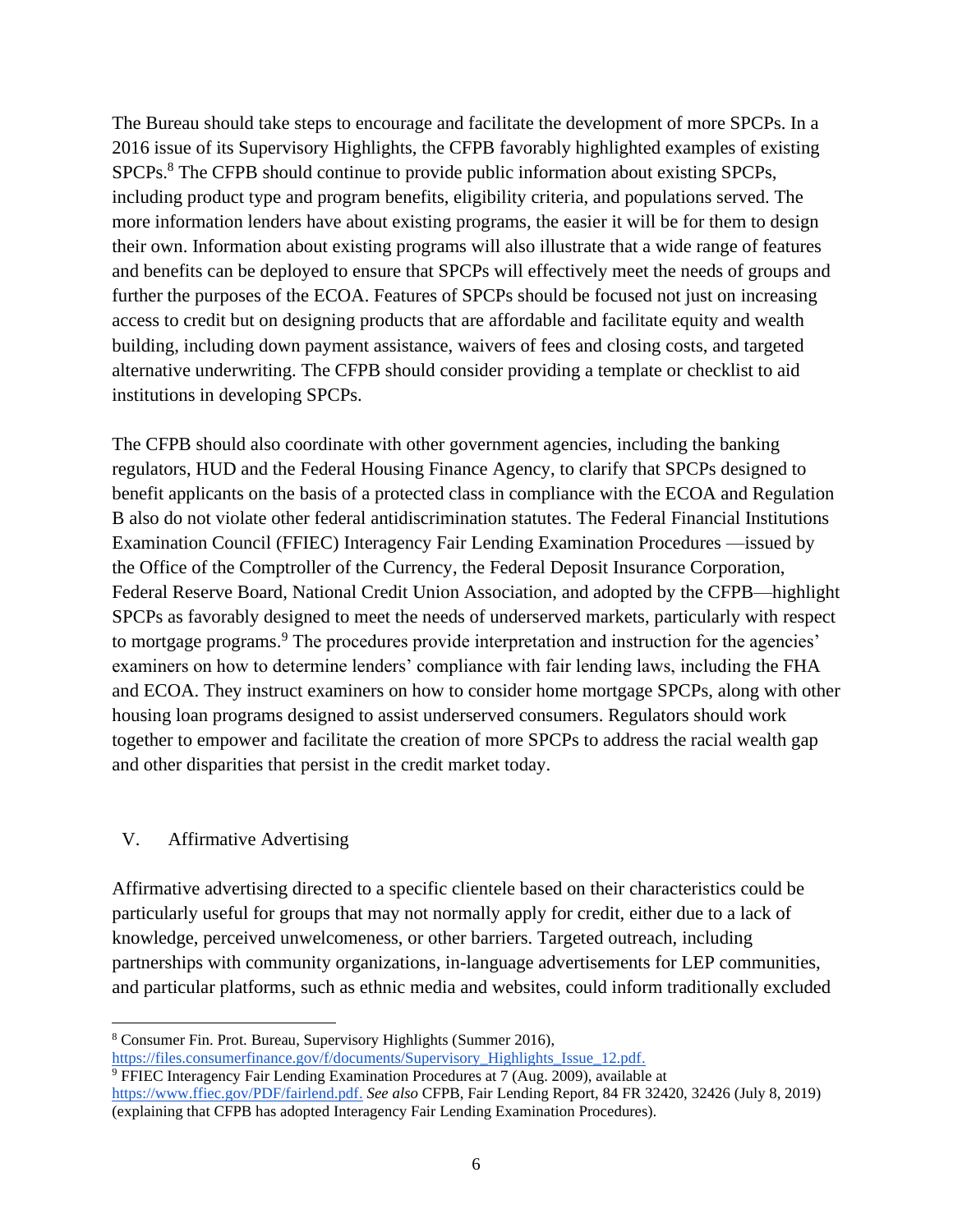groups about the availability of credit products and encourage them to apply. Affirmative advertising could be particularly useful for LEP communities, who often have challenges accessing sustainable credit even if they would otherwise qualify because they are unable to access materials in their language to understand their options or comprehend the terms of any offer they receive. The CFPB could consider providing additional guidance on affirmative advertising so that financial institutions can target their advertising on specific underserved markets without violating ECOA obligations to expand credit opportunities for protected classes. Such guidance should include best practices and prohibited actions.

It is important to make sure the products and services advertised to specific groups are quality products, and not subpar options that are more expensive or come with problematic terms. Fair lending concerns arise when a financial institution's advertisements target different and potentially suboptimal offerings to different protected class members, or otherwise impermissibly treat them worse than other customers. Financial institutions must also take responsibility for discriminatory effects caused by the algorithms used by third-party advertising platforms they give permission to advertise their products. The CFPB should require financial institutions to have fair lending protocols in place to examine their advertisements on a regular basis as part of their ECOA compliance. Affirmative advertising has the potential to be a useful tool but must be regularly examined for reinforcing discriminatory patterns or causing unintended adverse effects on protected classes.

# VI. Small Business Lending

Data released by the Federal Reserve Board in 2017 revealed that banks denied credit to more than half of Black small business owners and nearly 40% of Latinx small business owners. Over 30% of women-owned businesses were also denied loans.<sup>10</sup> Black and Latinx business owners were also given less information about different loan products and required to provide more personal information in their search for a small business loan.<sup>11</sup>

More data must be made available on small business lending to better understand how minority and women-owned businesses are treated when they seek credit. Section 1071 of the Dodd-Frank Act amended ECOA to require financial institutions to collect and maintain small business lending data, including demographic information, and report it to the Bureau on a regular basis. The purpose of Section 1071 was to facilitate enforcement of fair lending laws and identify the needs and opportunities of women and minority-owned businesses. Over a decade after Dodd-Frank, in September 2020, the CFPB issued a SBREFA outline to move forward with the

<sup>&</sup>lt;sup>10</sup>Report to the Congress on the Availability of Credit to Small Businesses (Sept 2017),

[https://www.federalreserve.gov/publications/2017-september-availability-of-credit-to-small-businesses.htm.](https://www.federalreserve.gov/publications/2017-september-availability-of-credit-to-small-businesses.htm) <sup>11</sup> National Community Reinvestment Coalition, "Disinvestment, Discouragement and Inequity in Small Business Lending," (Sept 2019), available at <https://ncrc.org/disinvestment/>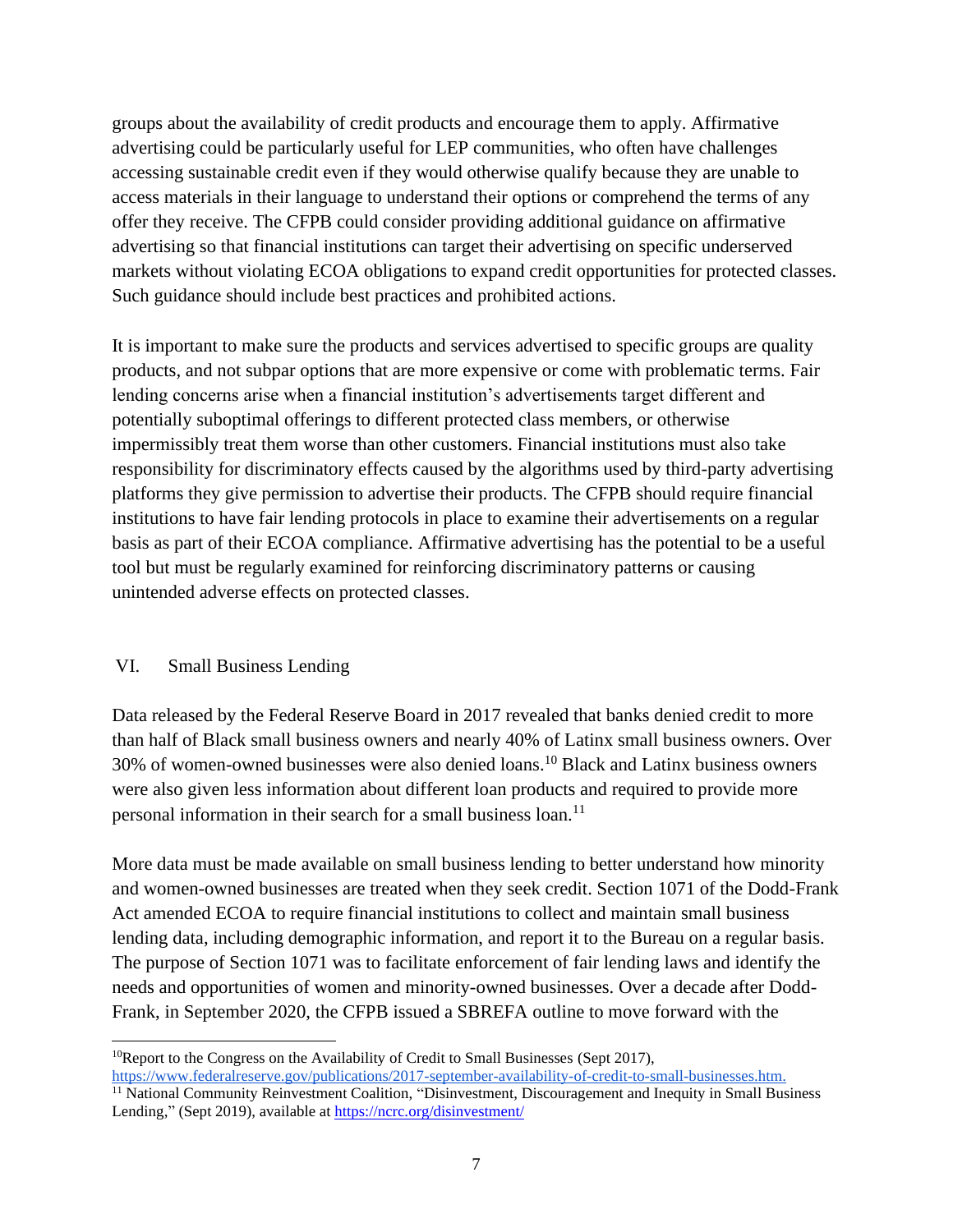rulemaking process to implement this data collection. The Bureau should prioritize moving this rulemaking forward for 2021 and develop a robust rule that provides the public with a clearer picture of the small business lending market. As intended by the statute, this information will help the CFPB, other regulators and government agencies, and the public identify the needs of small businesses and help the CFPB address discriminatory practices through its supervision and enforcement processes.

In the CFPB's 2018 supervisory highlights, the Bureau noted that it had begun supervising institutions for compliance in regard to small business product lines.<sup>12</sup> The CFPB should incorporate fair lending examinations as part of its supervision over small business lending for supervised institutions to make sure that all small businesses are treated fairly and that companies do not have policies or procedures in place that are causing discriminatory effects for women and minority-owned businesses. Similarly, the Bureau should also apply its enforcement authority to small business lending and pursue enforcement actions against companies with policies and practices that have denied access to credit or only offered credit on more expensive or less favorable terms to minority or women-owned businesses. In addition, the CFPB should consider whether a small business lending program or product may fit into the framework of a new SPCP or targeted affirmative advertising campaign, and work with financial institutions to move these products and services into the market to better serve minority and women-owned businesses.

# VII. Sexual Orientation and Gender Identity Discrimination

Several studies have found that LGBTQIA people often experience credit discrimination when seeking credit. A 2020 study by the National Community Reinvestment Coalition found disparities in mortgage lending for same sex couples, who had higher interest rates on their mortgages and paid more in closing costs.<sup>13</sup> A 2019 study published in the Proceedings of the National Academy of Sciences found that mortgage lenders are less likely to approve same-sex couples.<sup>14</sup> A 2018 survey of LGBT people by Freddie Mac found that 21% of gender expansive (transgender, gender nonbinary, etc.) homeowners experienced discrimination when trying to purchase a home, as did 19% of lesbians, and 10% of both gay men and bisexual people. When asked about discrimination they fear when purchasing a home, the majority of LGBT people,

<sup>12</sup> Consumer Fin. Prot. Bureau, Supervisory Highlights (Summer 2018),

[https://files.consumerfinance.gov/f/documents/bcfp\\_supervisory-highlights\\_issue-17\\_2018-09.pdf](https://files.consumerfinance.gov/f/documents/bcfp_supervisory-highlights_issue-17_2018-09.pdf).

<sup>&</sup>lt;sup>13</sup> National Community Reinvestment Coalition, "Mortgage Data Reveals Disparities In Same-Sex Lending." June 29, 2020, available at: [https://ncrc.org/mortgage-data-reveals-disparities-in-same-sex](https://ncrc.org/mortgage-data-reveals-disparities-in-same-sex-lending/?mc_cid=30ceab89fc&mc_eid=b6388c8c93)[lending/?mc\\_cid=30ceab89fc&mc\\_eid=b6388c8c93.](https://ncrc.org/mortgage-data-reveals-disparities-in-same-sex-lending/?mc_cid=30ceab89fc&mc_eid=b6388c8c93)

<sup>&</sup>lt;sup>14</sup> Hua Sun and Lei Gao, "Lending Practices to Same-Sex Borrowers." PNAS May 7, 2019 116 (19) 9293-9302; available at: [https://www.pnas.org/content/116/19/9293.](https://www.pnas.org/content/116/19/9293)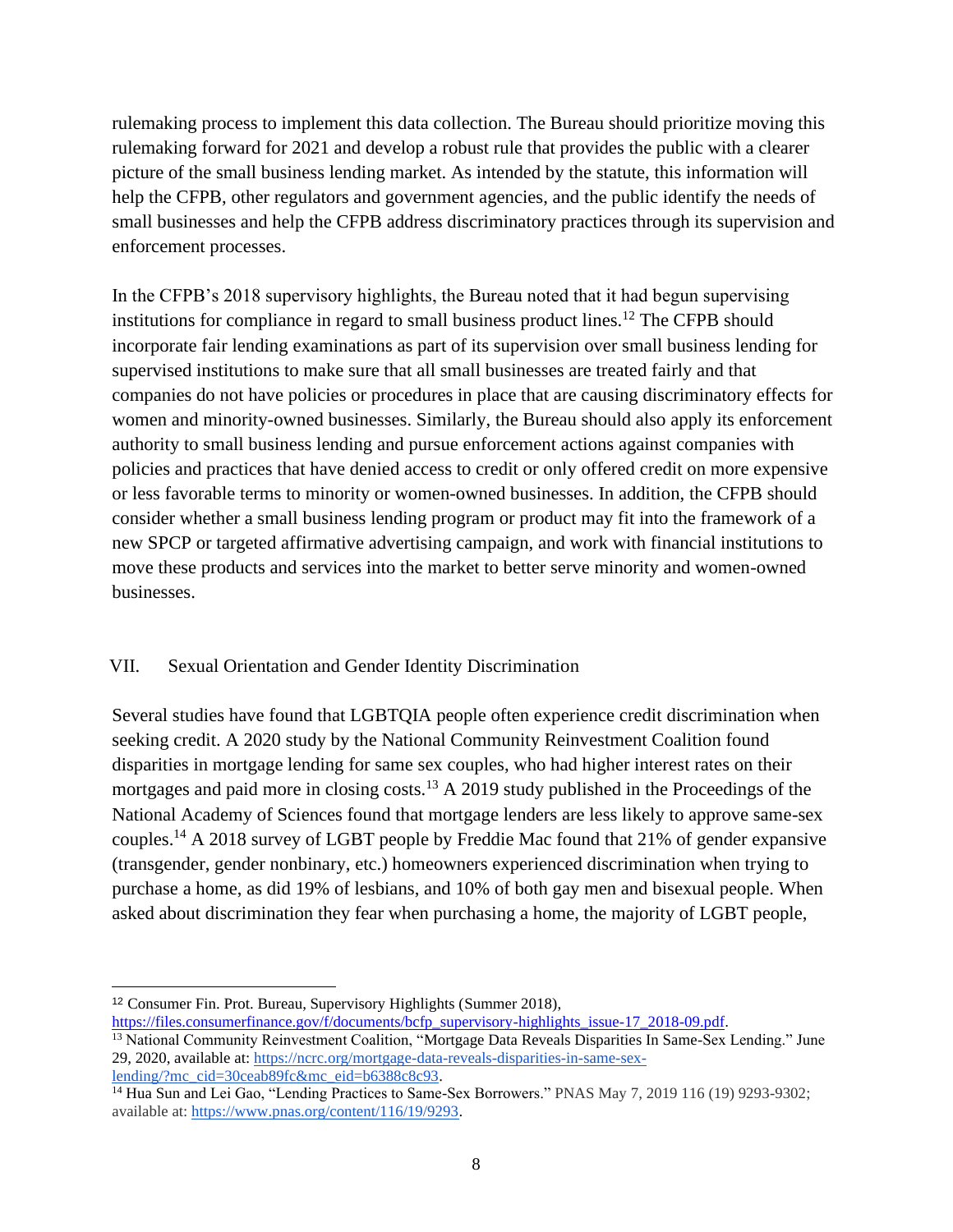including a majority of LGBT people of color, reported they feared discrimination based on their sexual orientation and/or gender identity.<sup>15</sup>

In *Bostock v. United States*, the Supreme Court held discrimination against an individual for being transgender constitutes unlawful sex discrimination, and found that the Title VII prohibition of sex discrimination covers discrimination based on sexual orientation and gender identity. The Supreme Court's *Bostock* decision should guide the analysis of sex discrimination under federal civil rights laws that prohibit sex discrimination, including the ECOA and the Fair Housing Act. Courts have consistently construed discrimination analysis under ECOA to follow discrimination analysis under other federal civil rights statutes, including Title VII. The CFPB's 2016 memo supports a reading of sex in ECOA as including sexual orientation and gender identity based on the same reasoning as *Bostock*: that sex discrimination includes a prohibition of discrimination based on sexual orientation and gender identity.<sup>16</sup> Like most civil rights jurisprudence, the CFPB's memo also cites Title VII cases as instructive.

*Bostock* confirms the Bureau's existing position that the ECOA prohibits discrimination on the basis of sexual orientation and gender identity, and should guide the Bureau's interpretation of ECOA as it pertains to sexual orientation and gender identity discrimination. By confirming that discrimination based on sexual orientation and gender identity is a form of sex discrimination, both the Supreme Court in *Bostock* and the CFPB have taken steps to advance the goal that LGBTQIA people can access mortgages, car loans, small business loans, and other forms of credit and be treated fairly with decisions based on their creditworthiness and not on unrelated characteristics. After *Bostock*, there is no question that ECOA's prohibition on sex discrimination—which tracks Title VII's same prohibition—encompasses sexual orientation discrimination and gender identity discrimination. In line with the Supreme Court's *Bostock* decision, the Bureau should continue to interpret ECOA's prohibition of discrimination on the basis of sex to include sexual orientation and gender identity discrimination.

# VIII. Scope of Federal Preemption of State Law

As the RFI states, Regulation B only preempts state laws that are inconsistent, and "only to the extent of the inconsistency" with the ECOA.<sup>17</sup> A "state law is not inconsistent with ECOA or Reg B if it is more protective of an applicant."<sup>18</sup> The ECOA is crystal clear that state law is

<sup>15</sup>Freddie Mac, *The LGBT Community: Buying and Renting Homes* (2018), [http://www.freddiemac.com/fmac](http://www.freddiemac.com/fmac-resources/research/pdf/Freddie_Mac_LGBT_Survey_Results_FINAL.pdf)[resources/research/pdf/Freddie\\_Mac\\_LGBT\\_Survey\\_Results\\_FINAL.pdf.](http://www.freddiemac.com/fmac-resources/research/pdf/Freddie_Mac_LGBT_Survey_Results_FINAL.pdf)

<sup>&</sup>lt;sup>16</sup> CFPB letter to SAGE re: Application of the Equal Credit Opportunity Act to Credit Discrimination on the Bases of Gender Identity and Sexual Orientation (Aug. 30, 2016), available at

[https://www.consumerfinancemonitor.com/wp-content/uploads/sites/14/2016/09/SAGE-Letter.pdf.](https://www.consumerfinancemonitor.com/wp-content/uploads/sites/14/2016/09/SAGE-Letter.pdf)

<sup>17</sup> 85 FR 46602 (Aug 3, 2020). <sup>18</sup> 12 CFR § 1002.11(a).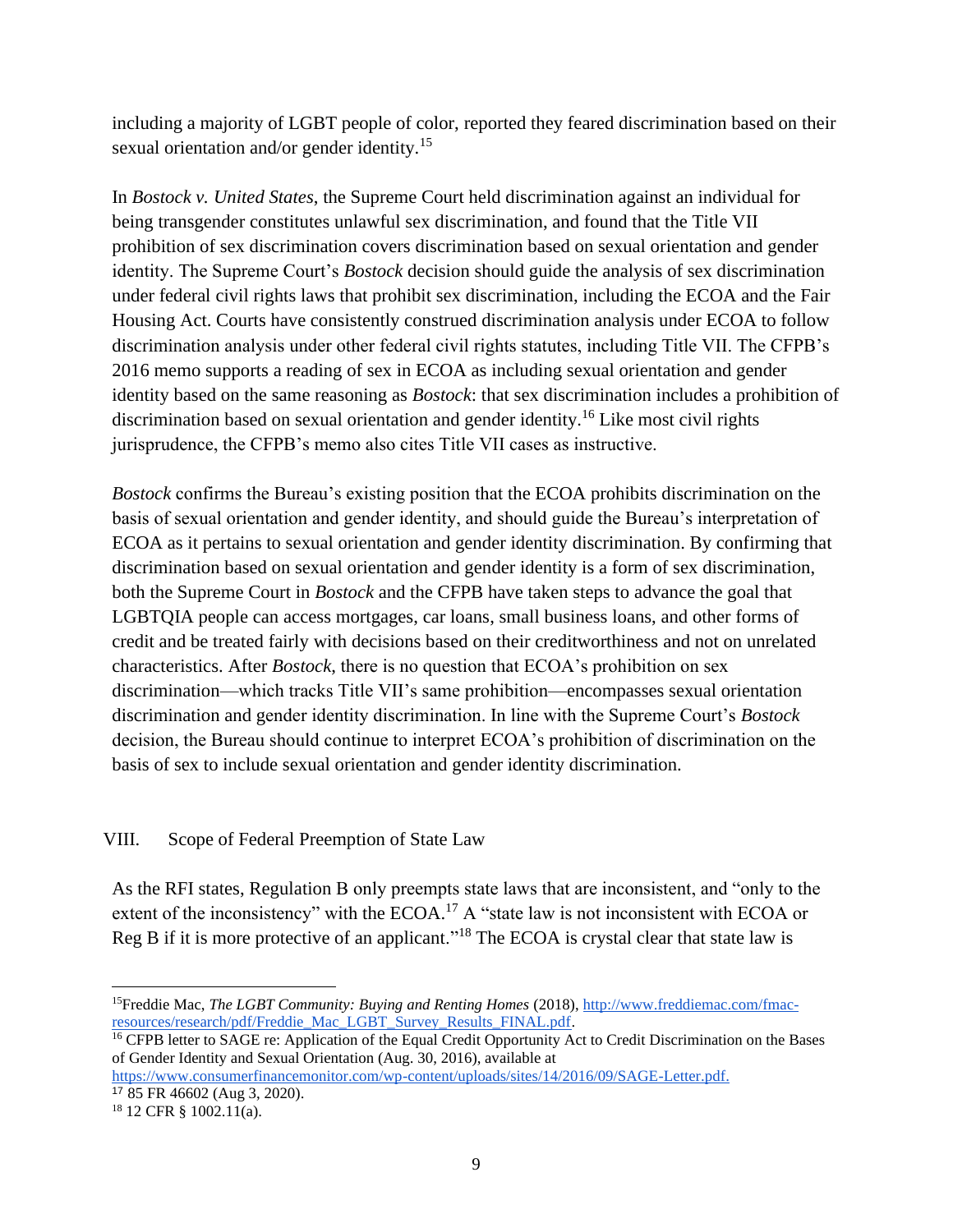preempted only to the extent that it is inconsistent with the ECOA, and that a state law that provides greater protection to the applicant cannot be preempted. 15 U.S.C. § 1691d(f) provides:

#### **(f) Compliance with inconsistent State laws; determination of inconsistency**

This subchapter does not annul, alter, or affect, or exempt any person subject to the provisions of this subchapter from complying with, the laws of any State with respect to credit discrimination, except to the extent that those laws are inconsistent with any provision of this subchapter, and then only to the extent of the inconsistency. The Bureau is authorized to determine whether such inconsistencies exist. The Bureau may not determine that any State law is inconsistent with any provision of this subchapter if the Bureau determines that such law gives greater protection to the applicant.

This purpose is made clear by the statute's meticulous treatment of several specific types of state laws, such as community property laws and state caps on finance charges and loan amounts.<sup>19</sup> The language is crystal clear, and the Bureau should take particular care to follow legislative intent. The CFPB must not take any action that could interfere with states' ability to further protect their residents from other forms of discrimination. The Bureau's preemption authority under the ECOA is narrow, and it must be exercised only in ways that will strengthen protections against credit discrimination.

As discussed above, SPCPs have the potential to create more equity in the financial marketplace. To facilitate the development of SPCPs, the CFPB should formalize the position that ECOA preempts state laws in the instance that state laws could be interpreted to prohibit SPCPs. This confirmation would remove uncertainties about the legality of SPCPs under state law so that they do not act as a roadblock to their development. Regulation B is clear that the ECOA preempts state laws that "[p]rohibit[] inquiries necessary to establish or administer a special purpose credit program."<sup>20</sup> Regulation B does not specifically state that the ECOA also preempts a state law that would bar a creditor from taking a prohibited basis into account when establishing eligibility for a special purpose credit program, but the Official Interpretation of 12 C.F.R. § 1002.11(a) takes this specific position in a preemption determination specific to New York state law. The determination states that New York's prohibition on credit discrimination on the basis of race, creed, color, national origin, age, sex, marital status, or disability "is preempted to the extent that it bars taking a prohibited basis into account when establishing eligibility for certain specialpurpose credit programs."<sup>21</sup> The Bureau should clarify that its preemption determination regarding New York state law applies equally to other, similar state laws and how they interact with SPCPs.

<sup>19</sup> 15 U.S.C. § 1691d(a)-(d).

 $20$  12 C.F.R. § 1002.11(b)(1)(v).

<sup>&</sup>lt;sup>21</sup> 12 C.F.R. § 1002, Supp. I, ¶ 11(a)(1).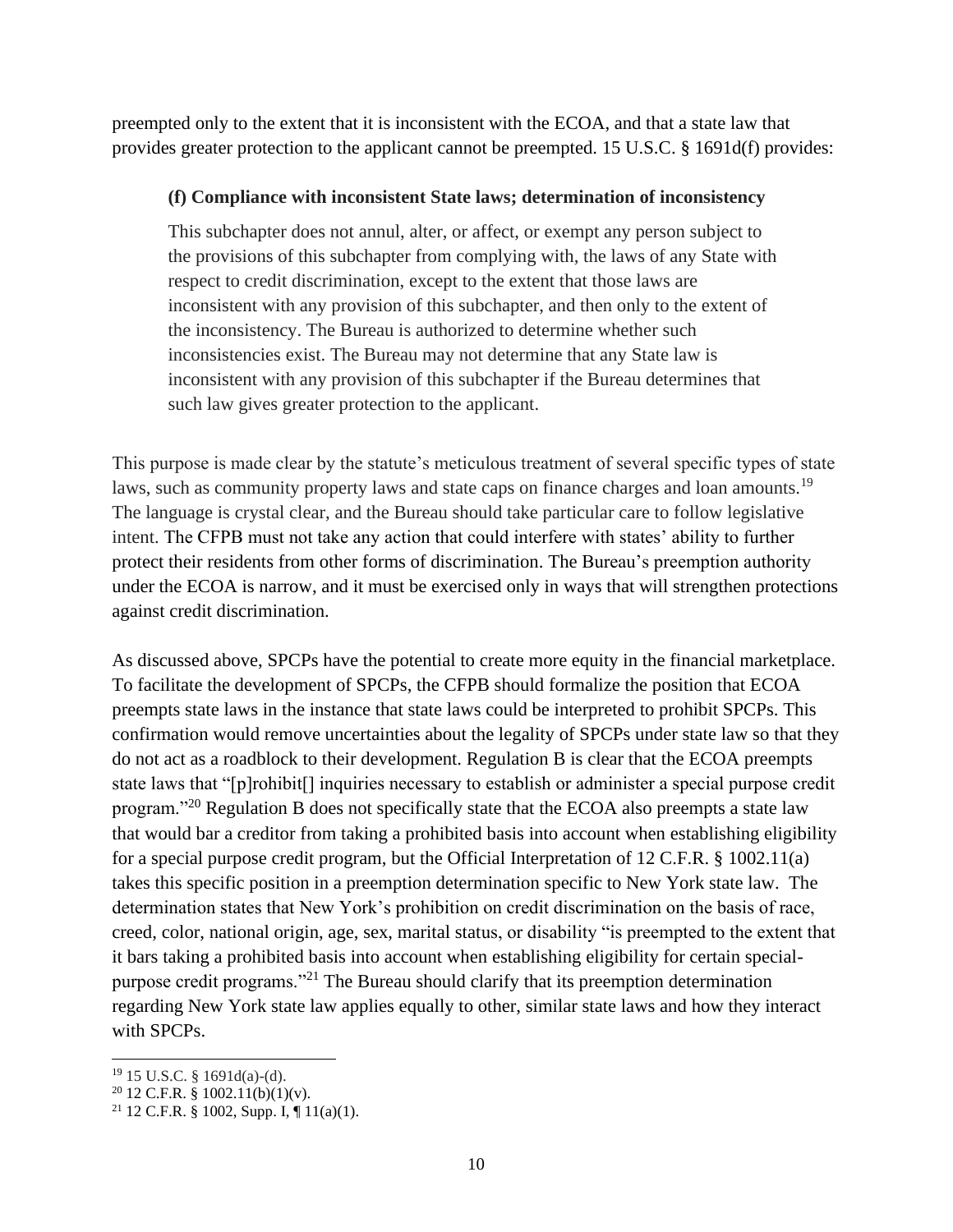The ECOA prohibits discrimination based on national origin but does not directly address immigration status. Although the ECOA itself does not explicitly enumerate citizenship and immigration status as protected classes, the ECOA certainly does not preempt state and local laws that do provide these additional protections. Laws prohibiting discrimination based on citizenship and immigration status provide "greater protection" to the applicant. They do not "require[] or permit[] a practice or act prohibited by" the ECOA or Regulation B, or fall into any other circumstance that Regulation B enumerates as an inconsistency dictating preemption.

Regulation B provides that a creditor "may consider the applicant's immigration status or status as a permanent resident," only if "necessary to ascertain the creditor's rights and remedies regarding repayment" or if necessary to comply with laws limiting dealings with certain countries.<sup>22</sup> While these provisions of Regulation B and the Official Interpretations address immigration status, none of them are inconsistent with a state law that prohibits discrimination on that basis. They do not *require* a creditor to consider an applicant's immigration status, but simply recognize that Regulation B does not *prohibit* a creditor from doing so. These provisions thus leave room for states to act by enacting a prohibition where Regulation B does not. Such a prohibition is no more inconsistent with the ECOA than a state law that adds any other category to the list of prohibited bases for denying credit. Particularly in light of the ECOA's instruction that it does not preempt state laws that provide greater protection to the applicant, it would be helpful for the Bureau to make explicit that state laws protecting discrimination based on immigration status are not inconsistent with ECOA and therefore not preempted.

#### IX. Public Assistance Income

It is unlawful, under the ECOA, to discriminate against applicants for credit "because all or part of the applicant's income derives from any public assistance program."<sup>23</sup> The CFPB should ensure that persons who receive public assistance have an even playing field with those who do not. Currently, the amount of discretion within ECOA and the additional guidance do not provide consumers receiving public assistance with an equal opportunity because creditors often require more invasive and stringent documentation to use public assistance income to qualify for credit.

The ECOA allows creditors to seek confirmation of the amount of public assistance income and whether it is probable that benefits will continue, and thus allows for creditors to ask for some basic information about benefits as necessary to determine an applicants' ability to repay going forward. However, to address the probability of benefit continuation, recipients of public assistance income, especially recipients of disability income, should not have to provide sensitive

<sup>22</sup> 12 CFR § 1002.6(b)(7).

<sup>23</sup> 15 U.S.C. 1691.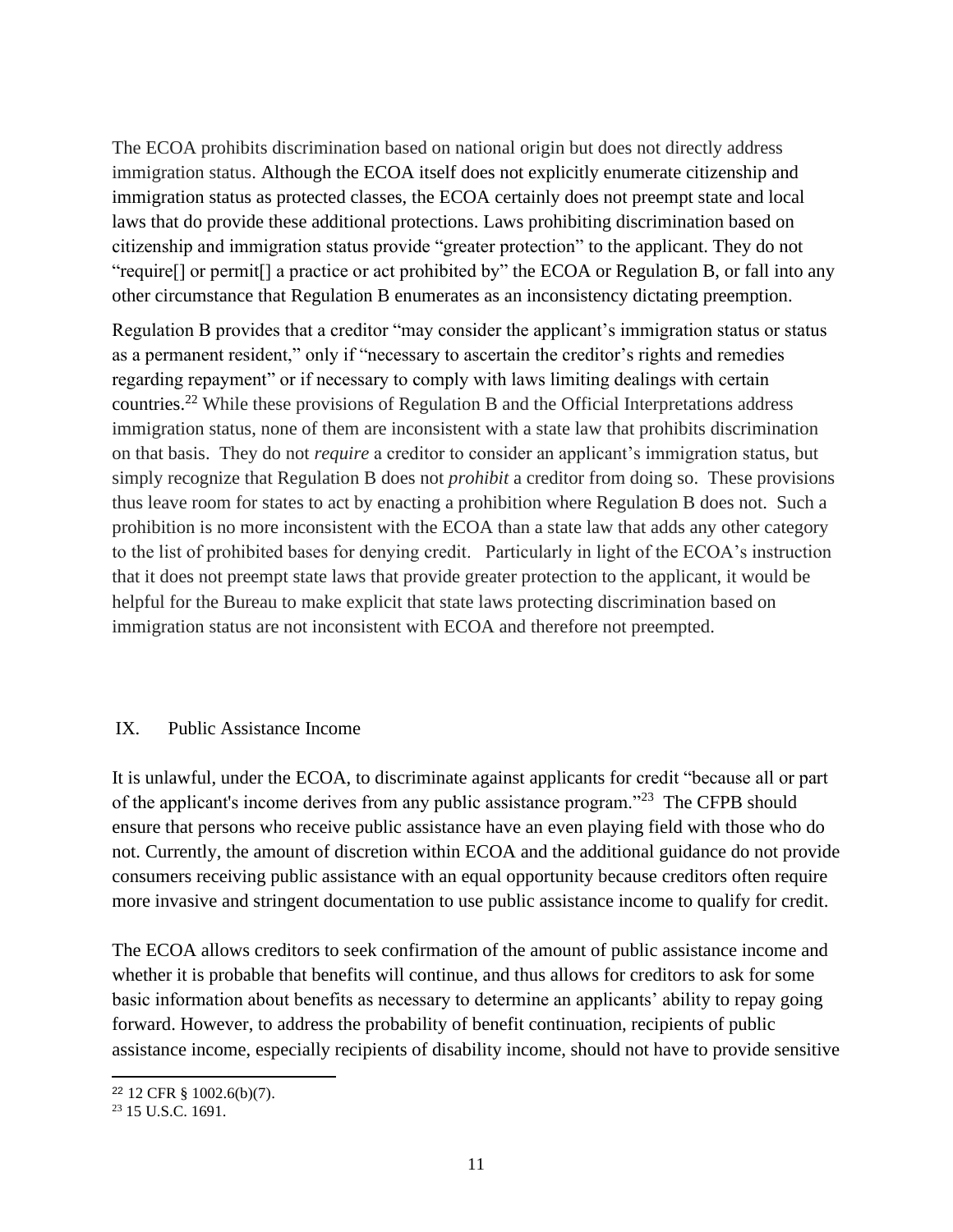personal information, including medical records, when applying for credit. ECOA guidance from the CFPB should ensure that the privacy of applicants with public assistance income is protected and that requests regarding benefits are tailored only to document an applicant's ability to repay credit. The Bureau should maintain its 2014 guidance and continue to protect borrowers receiving public assistance income from intrusive, burdensome and unnecessary document requests. <sup>24</sup>

Assistance through the Housing Choice Voucher (HCV) Homeownership program should continue to be counted as a source of income when applicable. The Bureau recognized that disparate treatment may exist "when a creditor excludes or refuses to consider Section 8 HCV Homeownership Program vouchers as a source of income or accept the vouchers only for certain mortgage loan products or delivery channels."<sup>25</sup> The Section 8 HCV Homeownership Program provides an important path to housing stability for low-income families, including borrowers of color, and the CFPB should require lenders to fully honor the assistance applicants receive from the program.

In addition, the Bureau should facilitate the grossing up of disability income, such as Social Security Disability Income (SSDI) and Supplemental Security Income (SSI), to ensure that recipients of disability income are evaluated similarly to wage earning borrowers for credit. Many, if not most, SSDI and SSI recipients do not pay federal income tax on their benefits pursuant to the Internal Revenue Code. When disability income is not grossed up, it may put recipients at a potential disadvantage when compared to wage-earners who are not measured by their net income but by their higher, pre-tax gross income.

Many states and localities have banned source of income discrimination, and the Bureau should take special care to avoid preemption of these state laws and local ordinances that may provide additional protections. Any further Bureau guidance in this area should explicitly state that source of income laws are not preempted. As discussed above, federal ECOA protections are a floor, not a ceiling, and laws and ordinances prohibiting source of income discrimination offer greater protection and are not inconsistent with the ECOA and Regulation B. The Bureau should take a strong stand against preemption of state or local source-of-income laws and ordinances that provide greater protections for consumers.

<sup>24</sup> CFPB Bulletin 2014-03, Social Security Disability Income Verification, https://files.consumerfinance.gov/f/201411\_cfpb\_bulletin\_disability-income.pdf. <sup>25</sup> CFPB Bulletin 2015-02, Section 8 Housing Choice Voucher Program,

[https://files.consumerfinance.gov/f/201505\\_cfpb\\_bulletin-section-8-housing-choice-voucher-homeownership](https://files.consumerfinance.gov/f/201505_cfpb_bulletin-section-8-housing-choice-voucher-homeownership-program.pdf)[program.pdf.](https://files.consumerfinance.gov/f/201505_cfpb_bulletin-section-8-housing-choice-voucher-homeownership-program.pdf)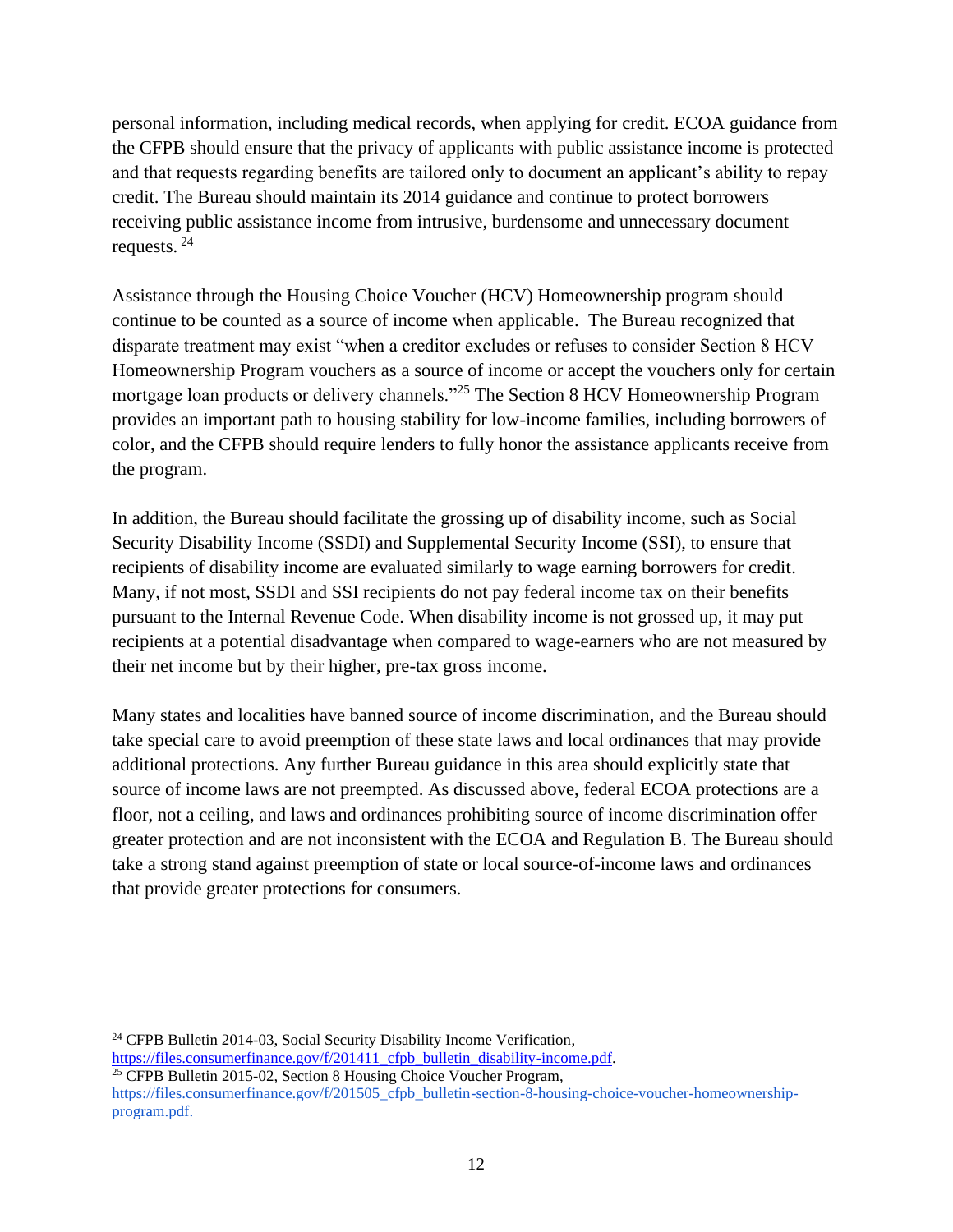#### X. Artificial Intelligence (AI) and Machine Learning (ML)

Financial institutions are increasingly using AI/ML models to make decisions regarding creditworthiness, marketing, and other key issues. In recent years, AI/ML models have become more sophisticated and process new kinds and greater quantities of data. While AI/ML models may offer some benefits, they raise serious risks of discrimination because they have the potential to replicate, amplify, and exacerbate discriminatory lending practices.

Humans are still behind the design of the formulas for algorithmic decision-making, and in certain contexts, algorithmic decision-making has resulted in the perpetuation of human biases.<sup>26</sup> The data used in these AI/ML models often reflects historical biases that may be replicated in any automated credit decision or risk assessment. Both traditional credit scores and new sources of data reflect deeply ingrained structural inequalities in employment, education, housing and economic opportunity. Learning algorithms, processing large volumes of information, will likely pick up subtle but statistically significant patterns that correlate with race and other protected characteristics and replicate existing bias.<sup>27</sup> Serious concerns have arisen regarding the accuracy, relevance and predictability of the data sources used in these models and its potential to worsen existing disparities. As a result, use of AI/ML models by creditors and others to assess risk or creditworthiness may cause a disparate impact on protected classes due to existing societal disparities resulting from historic and continuing discrimination and exclusion.<sup>28</sup> Seemingly neutral variables when used alone or in combination can correlate with race, ethnicity and other prohibited factors.

Algorithmic models are often proprietary and closely guarded by the businesses that develop them and the creditors that rely on them for decision-making. Creditors that use complex, opaque algorithmic models that have a discriminatory impact on protected classes must not be shielded from liability. The Bureau must not allow the use of algorithms to become a way to avoid scrutiny for a company's credit decisions. Financial institutions should not be able to hide behind "black boxes" for their decisions to offer or deny credit, or the terms of the credit they offer. The CFPB should use its regulatory and supervisory tools to ensure that entities' sound compliance management systems include routine fair lending testing of models, including looking for and adopting less discriminatory alternatives to models that may cause disproportionate negative impacts on protected classes.

<sup>28</sup> National Consumer Law Center, "Past Imperfect: How Credit Scores and Other Analytics "Bake In" and Perpetuate Past Discrimination." (May 2016),

[https://www.nclc.org/images/pdf/credit\\_discrimination/Past\\_Imperfect050616.pdf.](https://www.nclc.org/images/pdf/credit_discrimination/Past_Imperfect050616.pdf)

<sup>&</sup>lt;sup>26</sup>The Brookings Institute, "Algorithmic bias detection and mitigation: Best practices and policies to reduce consumer harms." (May 22, 2019), available at [https://www.brookings.edu/research/algorithmic-bias-detection-and](https://www.brookings.edu/research/algorithmic-bias-detection-and-mitigation-best-practices-and-policies-to-reduce-consumer-harms/)[mitigation-best-practices-and-policies-to-reduce-consumer-harms/.](https://www.brookings.edu/research/algorithmic-bias-detection-and-mitigation-best-practices-and-policies-to-reduce-consumer-harms/)

<sup>27</sup> *See* Moritz Hardt, "How Big Data is Unfair, Understanding Unintended Sources of Unfairness in Data Driven Decision Making." (Sept. 2014); Andrew Selbst, "A New HUD Rule Would Effectively Encourage Discrimination by Algorithm," Slate, (August 19, 2019).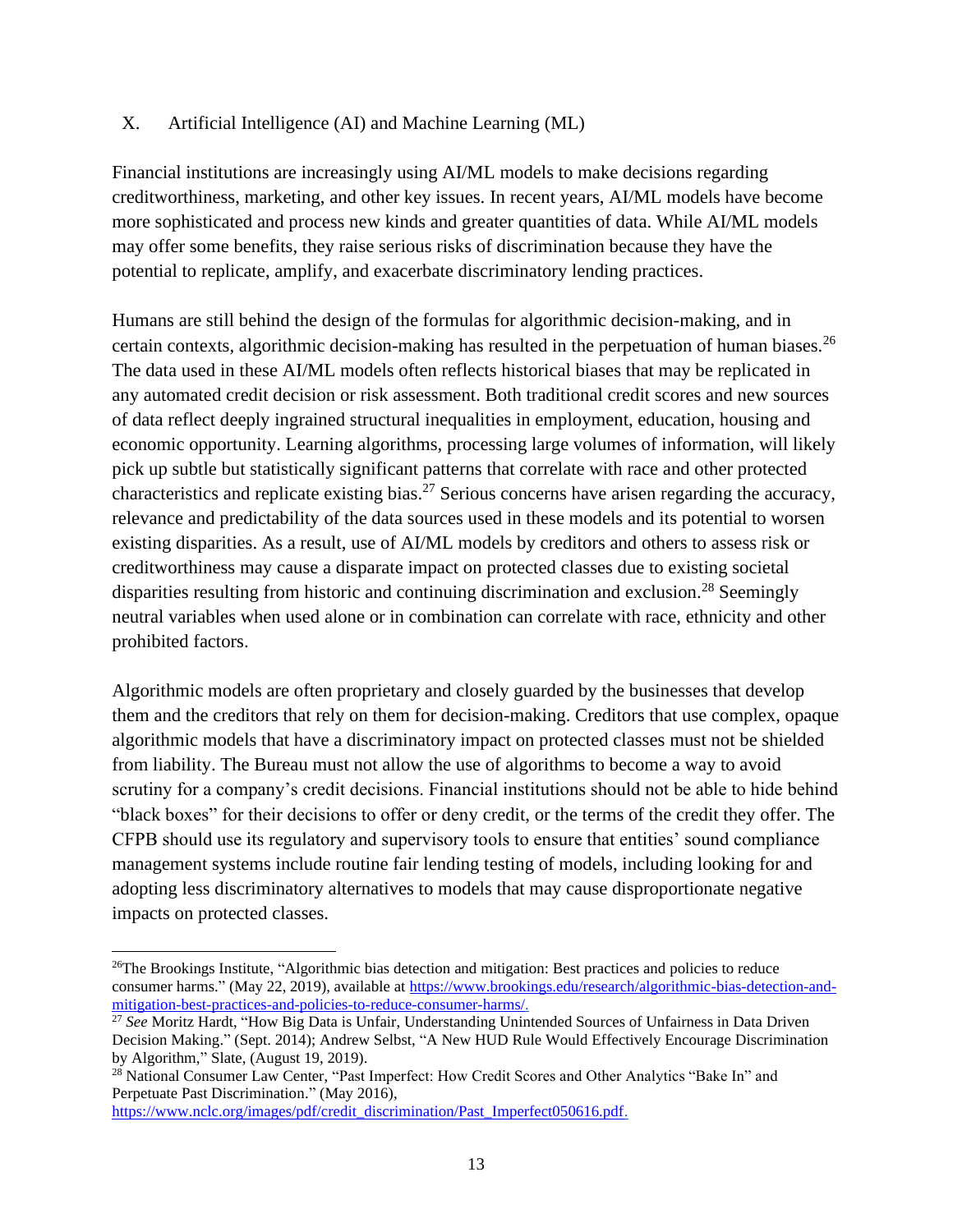Financial institutions rely increasingly on models created or deployed by third parties, including models for marketing, screening, underwriting, and pricing. The CFPB should insist on equivalent testing for credit-related models developed or implemented by third parties and ensure these third-party models undergo fair lending testing as well. That testing should include: (1) transparency for entities regarding the variables and model criteria, including segmentations, optimization, and the like; and (2) disparate impact and alternatives assessments. The CFPB and OCC bulletins on third-party service provider liability emphasize that relationships with service providers do not absolve banks of responsibility for complying with consumer protection laws, including the ECOA and Regulation  $B^{29}$ .

Given the many concerns surrounding algorithmic decision-making, it is important that there is ongoing examination of both the data and the algorithm to check for unintended discriminatory consequences. As an entity offering credit, the financial institution has an obligation to regularly evaluate all the data sources and algorithms it relies upon in making decisions to check for discriminatory effects and to make necessary changes if they discover discrimination is baked into the formulas they are using unless they can prove the reasons for those effects are tied to a legitimate business purpose. These obligations do not change whether they use in-house models or rely on a vendor or third-party provider. The CFPB should incorporate such examinations into their supervision processes. Disparate impact and alternative testing should rely on methodologies for assessing impact that focus on disparities in the rates of credit provided, pricing for that credit, or other measures of access across protected classes, without controls that would unnecessarily obviate the search for a less discriminatory alternative. These methodologies should also not rely on accuracy or performance metrics that could exacerbate disparities or artificially avoid the requirement to search for less discriminatory alternatives.

Robust testing for disparate impact and less discriminatory alternatives will ensure that innovation increases access to credit without unlawful discrimination. The Bureau should also compel creditors to use debiasing techniques to increase the fairness of models. Increasing use and complexity of AI/ML models require greater oversight and supervision by the CFPB and other regulators as the data, decision-making criteria, and impact become more difficult for the financial institutions - or a vigilant regulator - to see and understand. Close examination is necessary to address and prevent the perpetuation of discrimination.

<sup>29</sup> *See* CFPB, Compliance Bulletin and Policy Guidance; 2016-02, Service Providers (2016)[,](https://files.consumerfinance.gov/f/documents/102016_cfpb_OfficialGuidanceServiceProviderBulletin.pdf) [https://files.consumerfinance.gov/f/documents/102016\\_cfpb\\_OfficialGuidanceServiceProviderBulletin.pdf;](https://files.consumerfinance.gov/f/documents/102016_cfpb_OfficialGuidanceServiceProviderBulletin.pdf) OCC Bull. 2013-29, Third-Party Relationships Risk Management Guidance (2013)[,](https://www.occ.gov/news-issuances/bulletins/2013/bulletin-2013-29.html) [https://www.occ.gov/news](https://www.occ.gov/news-issuances/bulletins/2013/bulletin-2013-29.html)[issuances/bulletins/2013/bulletin-2013-29.html.](https://www.occ.gov/news-issuances/bulletins/2013/bulletin-2013-29.html)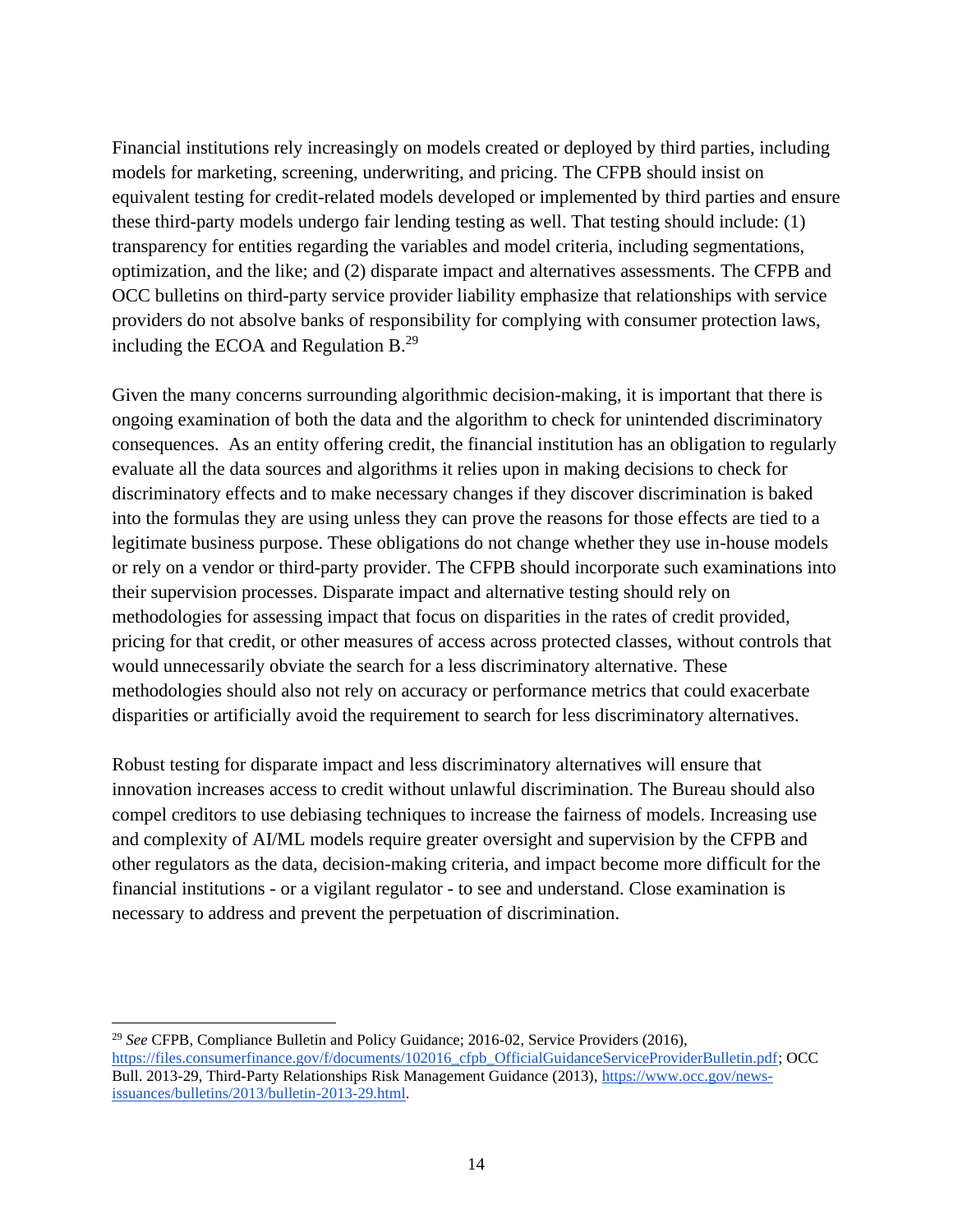#### XI. Adverse Action Notices

When data is used in a decision to grant or deny credit, how the data is used is governed by the ECOA. If data is obtained from a source that is not the consumer, the Fair Credit Reporting Act (FCRA) also applies. The ECOA and FCRA require creditors to provide adverse action notices to consumers. Adverse action notices are intended to provide consumers with an explanation for an unfavorable credit decision with sufficient detail to allow consumers to understand what information was used for the adverse decision and to identify potential inaccuracies in the information used to dispute errors. The notices required by the FCRA and ECOA raise one of the key issues with regards to the use of alternative models that rely on artificial intelligence or machine learning – transparency. Consumers should always be able to know, access, and understand both what information is being used in credit decisions and how it is used.

As discussed above, the Bureau must not allow the use of algorithms to become a way to avoid scrutiny. Companies should be required to provide sufficient information to the consumer about the data points that informed the decision to offer or deny credit, and the terms of the credit if offered. Users of alternative modeling techniques are still required to provide ECOA and FCRA adverse action notices, and the notices must contain sufficient information to satisfy the ECOA standard that the notice disclose the specific reasons for the action taken.<sup>30</sup> These legal obligations do not change because the decisions using the data involve artificial intelligence or machine learning. The key requirements for any data used for credit decisions are that it be accurate, predictive and transparent.

Currently, adverse action notices do not provide the level of specificity or clarity needed for consumers to understand credit decisions. The CFPB should insist that creditors provide more understandable and consumer-friendly reasons in adverse action notices. A key purpose of the adverse action requirements is to provide transparency into the credit underwriting process so that consumers understand what information is being used to judge their applications. The knowledge should allow consumers to take steps to correct inaccuracies in the information used and improve their chances of being approved for credit in the future. Current notices do not provide sufficient information for consumers to use these notices as intended.

The Bureau should review existing adverse action notices as part of its supervisory processes to evaluate their effectiveness, and consider further guidance to address three overlapping risks related to adverse action: First, ensure adverse action notices are actually understandable and useful for consumers. Second, ensure creditors are providing accurate adverse action notices. Third, ensure creditors are complying with basic regulatory requirements and are not attempting to evade the letter and spirit of Regulation B's adverse action notice requirements. The CFPB should convene focus groups and conduct consumer testing to learn what types of notice are

<sup>30</sup> 15 USC § 1691(d).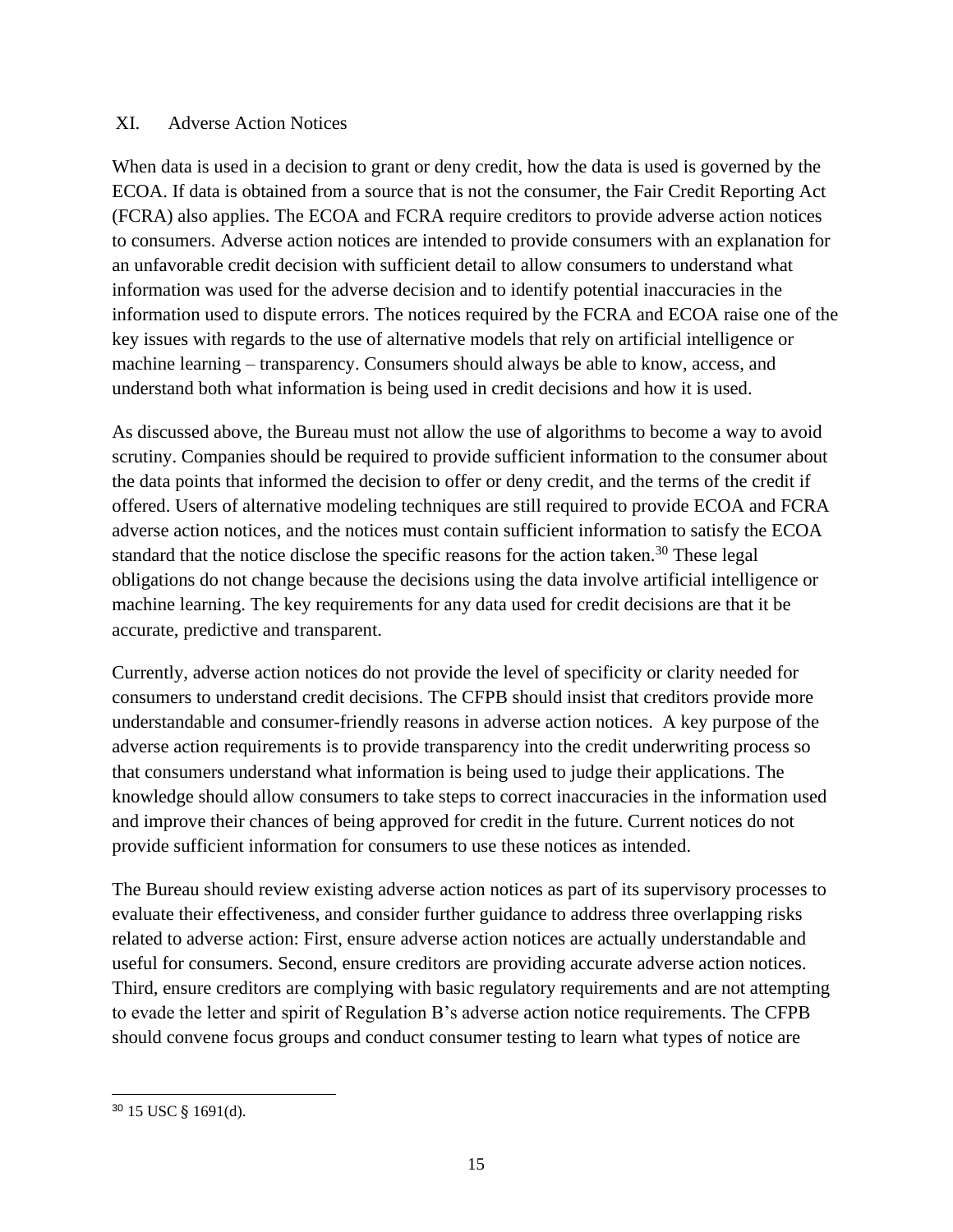actually useful and understandable for consumers to inform any actions it might take to make changes to the adverse action notice requirements to better meet their intended purpose.

# XII. Conclusion

The ECOA is a critical tool to protect consumers from discrimination and provide access to safe and responsible credit products on fair terms. Full and vigorous implementation and enforcement of ECOA as Congress intended is important to fight discrimination and exclusion. It is imperative that the CFPB not take any steps that make it easier for companies to escape liability for discriminatory practices or harder for victims of discrimination to seek redress. Innovation and clarity must not be used to create an escape from accountability. Any regulatory action the CFPB takes with regard to the ECOA and Regulation B must be guided by the principle of first doing no harm. The second principle is that the CFPB should employ all available tools to equitably expand access to credit and protect consumers from discrimination. If the Bureau provides some additional guidance and takes certain steps as discussed here, the ECOA and Regulation B can become a stronger and more effective tool for fighting credit discrimination and pave the way to bring more historically excluded groups into the financial mainstream and allow them to access the credit they need to build wealth for their families and businesses.

Thank you for the opportunity to comment.

Sincerely,

Americans for Financial Reform Education Fund Affordable Homeownership Foundation, Inc. Alaska PIRG American Atheists Arkansans Against Abusive Payday Lending Arkansas Community Organizations California Reinvestment Coalition Center for Disability Rights Center for NYC Neighborhoods Centre for Homeownership & Economic Development Corporation, Inc. Change to Win Consumer Action Consumer Federation of America Credit Builders Alliance Delaware Community Reinvestment Action Council, Inc.